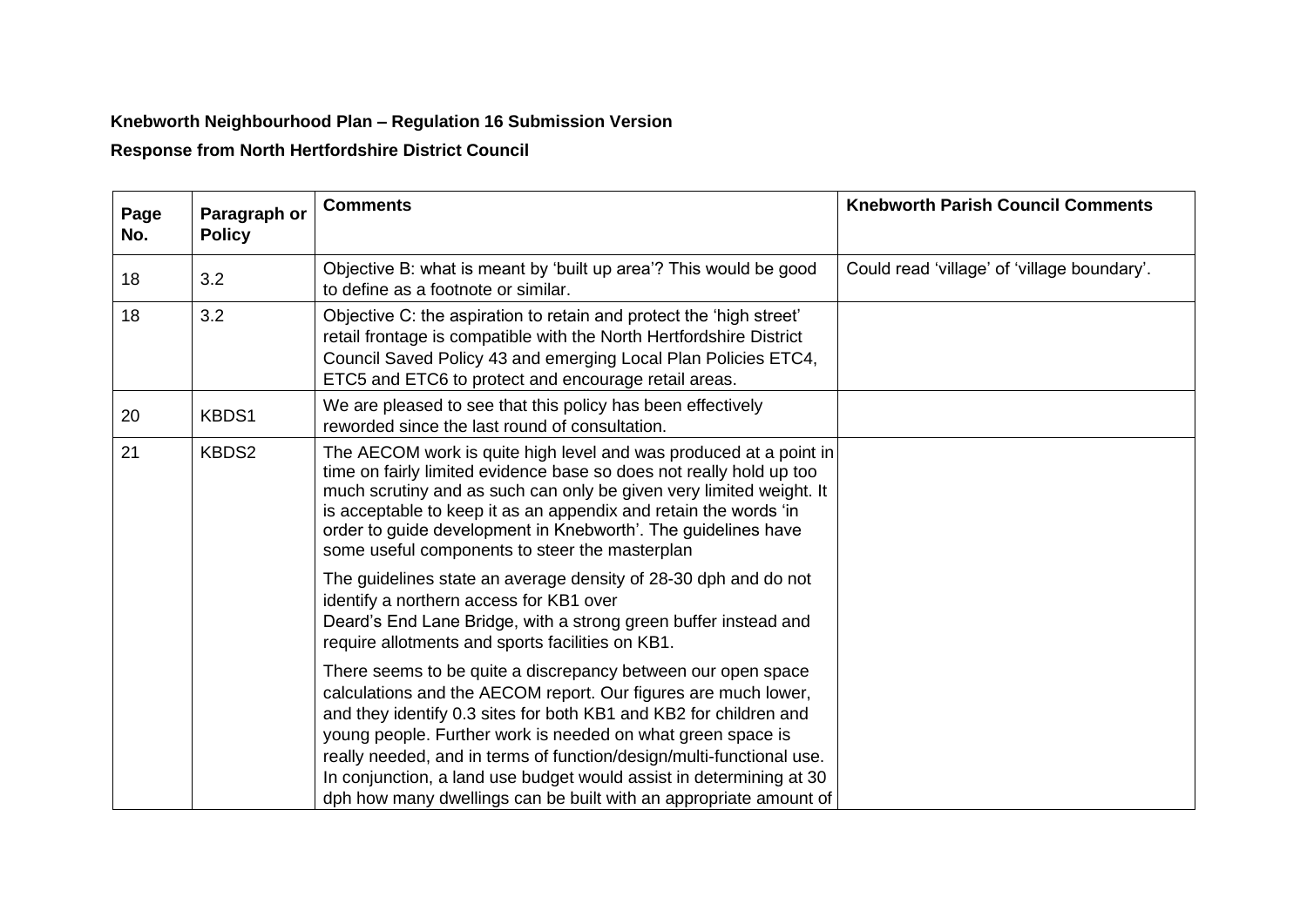|    |     | green infrastructure in addition. In general, open spaces should be<br>planned as part of a wider masterplanning approach, which delivers<br>'critical masses' of different uses.                                                                                                                                                                                                                                                                         |  |
|----|-----|-----------------------------------------------------------------------------------------------------------------------------------------------------------------------------------------------------------------------------------------------------------------------------------------------------------------------------------------------------------------------------------------------------------------------------------------------------------|--|
| 22 | 5.1 | We support the reference given to the role of local hubs of shops,<br>community spaces and small business units in reducing the<br>dependence on motor vehicles and encouraging people unable to<br>walk to the Village centre. This is particularly pertinent in light of the<br>recent pandemic and is in conformity with the aims of the 2020<br>amendments to the Use Classes Order, emerging Local Plan Policy<br>ETC6 and paragragh 92 of the NPPF. |  |

| 22 | KBLE1 | Retail Area: this would benefit from cross referencing of where the<br>physical extent of this is shown on the Policies Map for clarity.                                                                                                                                                                                                                                                                                                                                                                                                                                                                                                                                                                                                                                                                                               |  |
|----|-------|----------------------------------------------------------------------------------------------------------------------------------------------------------------------------------------------------------------------------------------------------------------------------------------------------------------------------------------------------------------------------------------------------------------------------------------------------------------------------------------------------------------------------------------------------------------------------------------------------------------------------------------------------------------------------------------------------------------------------------------------------------------------------------------------------------------------------------------|--|
| 23 | 5.2   | The end of the first paragraph seems to trail off. Should the sentence Agreed.<br>finish by stating, "the 30% increase in residential properties proposed<br>in the North Hertfordshire District Council Local Plan."?                                                                                                                                                                                                                                                                                                                                                                                                                                                                                                                                                                                                                 |  |
| 23 | KBLE2 | We are pleased see that this policy has been effectively reworded<br>following the last stage of consultation.                                                                                                                                                                                                                                                                                                                                                                                                                                                                                                                                                                                                                                                                                                                         |  |
|    |       | In relation to the requirement for a minimal traffic impact, is this<br>what is meant by the intention of the policy, or would it be more<br>reasonable to state that "where impacts are predicted, they are<br>sufficiently and effectively mitigated"? Development proposals<br>inevitably bring with them residual impacts and through<br>requirements such as Transport Statements/ Assessments,<br>appropriate measures can be identified and required at application<br>stage. This approach would enable conformity with the NPPF, which<br>provides robust safeguards in this respect and which states that<br>development should only be prevented or refused on highways<br>grounds if there would be an unacceptable impact on highway<br>safety, or the residual cumulative impacts on the road network<br>would be severe |  |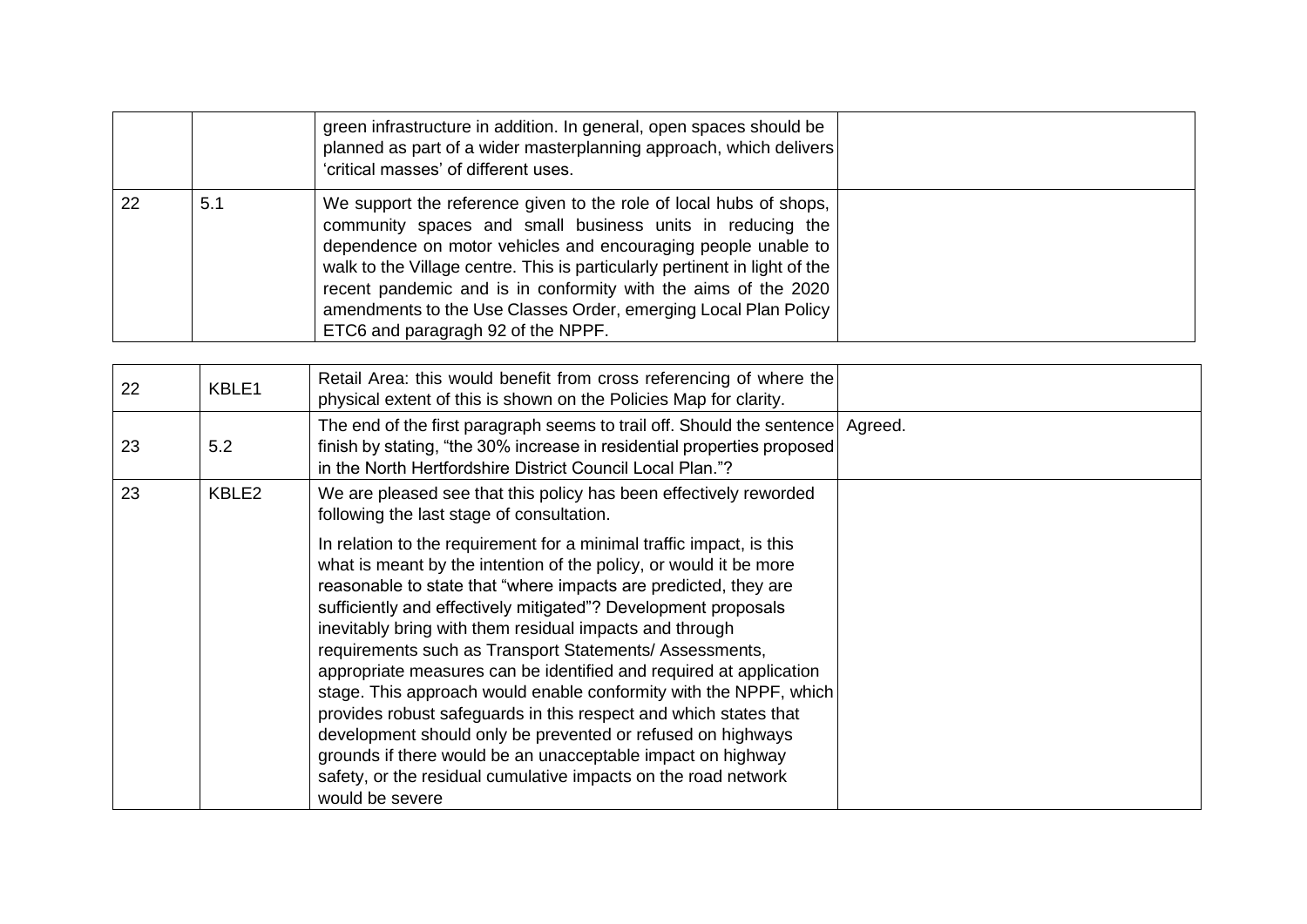| 23 | 5.3   | Acknowledges the amendments to the Use Class Order to ensure<br>legal compliance with reference to the application of the policy to<br>predominantly Class E - commercial, business and service and B8<br>- storage and distribution uses.                                                          |                                                        |
|----|-------|-----------------------------------------------------------------------------------------------------------------------------------------------------------------------------------------------------------------------------------------------------------------------------------------------------|--------------------------------------------------------|
| 24 | KBLE3 | We are pleased to see this has been reworded since the last<br>consultation.                                                                                                                                                                                                                        |                                                        |
| 24 | KBLE3 | Village Centre: it would be good to define this somewhere for clarity                                                                                                                                                                                                                               |                                                        |
| 26 | KBLE4 | The thrust of this policy is beneficial in light of the economic<br>recovery from the Covid 19 pandemic. Emerging Local Plan Policy<br>ETC6 reflects such an approach and echoes the general shift<br>towards flexibility between commercial uses in the 2020<br>amendments to the Use Class Order. |                                                        |
| 27 | KBLE5 | Whilst it may be premature to predict future homeworking trends,<br>the survey results may not be reflective of current patterns given the<br>recent pandemic. A caveat to the timing of this data collection<br>should be made.                                                                    |                                                        |
| 30 | 6.2   | Reference to Starter Homes should be removed as this has been<br>abolished by Government.                                                                                                                                                                                                           | Agreed. This should be replaced with 'First<br>Homes'. |
| 31 | KBBE2 | This policy would benefit being disaggregated e.g. parts A, B, C, D<br>etc.                                                                                                                                                                                                                         |                                                        |
|    |       | The policy introduces requirements beyond the current and<br>emerging Local Plan requirements which have not been subject to<br>viability testing. Evidence would be beneficial to demonstrate<br>deliverability.                                                                                   |                                                        |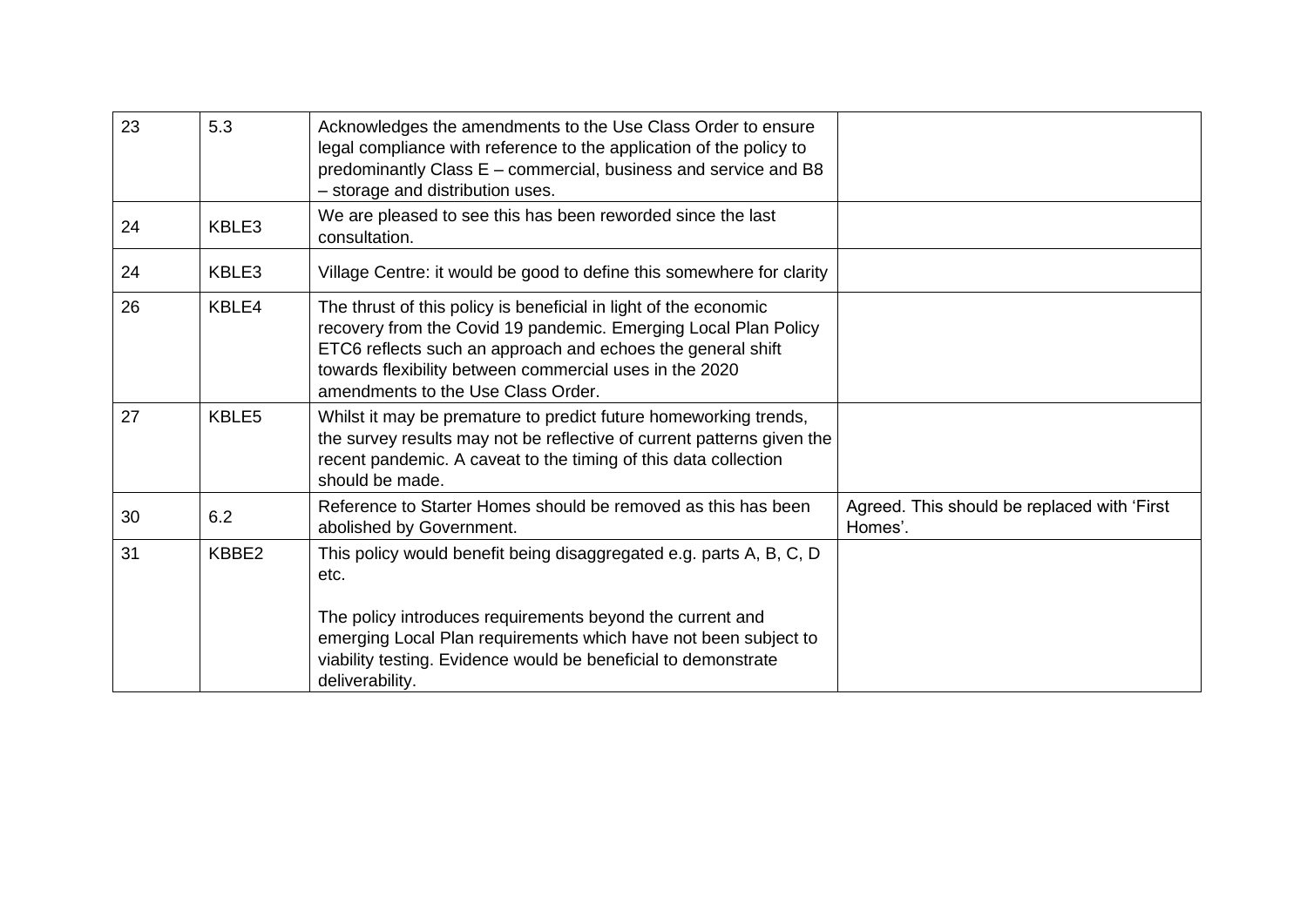|    |       | The wording of this policy could be improved, and we do not see<br>the link to emerging Local Plan Policy SP9. The way it is worded<br>does not introduce requirements as states 'wherever possible'<br>and 'will be'. It is not prescriptive, and it would beneficial if this<br>could be made clear to ensure clarity at planning application<br>stage. This is the same in relation to HQM.                                                                                                                                                                               | We would be happy for this to be a<br>requirement.                                                                                                                                                                                                     |
|----|-------|------------------------------------------------------------------------------------------------------------------------------------------------------------------------------------------------------------------------------------------------------------------------------------------------------------------------------------------------------------------------------------------------------------------------------------------------------------------------------------------------------------------------------------------------------------------------------|--------------------------------------------------------------------------------------------------------------------------------------------------------------------------------------------------------------------------------------------------------|
| 32 | KBBE3 | The wording of the policy repeats guidance in National Design<br>Guide and Building for a Healthy Life. It would benefit from being<br>referenced in Policy KBBE5 so as to attribute greater weight. e.g.<br>'Developers should take account of the design guidance in<br>Building for A Healthy Life; A Design Toolkit for neighbourhoods,<br>streets, homes and public spaces.'<br>The policy goes beyond current and emerging Local Plan<br>requirements which have not been subject to viability testing.<br>Evidence would be beneficial to demonstrate deliverability. | The question about viability testing is asked<br>several times. Have North Herts District<br>Council got evidence of viability testing and<br>evidence to demonstrate deliverability for<br>every one of the policies in their emerging<br>Local Plan? |
| 32 | 6.4   | Building for Life has now been replaced by the Building for a<br>Healthy Life design toolkit.<br>We support reference to BFHL in promoting design quality in a<br>comprehensive way. It would also be beneficial to reference<br>adherence to the National Design Guide.                                                                                                                                                                                                                                                                                                     | We would be grateful if the Examiner could<br>update the references to Building for Life in<br>the NP.<br>We would be happy to have a reference to the<br>National Design Guide included should the<br>Examiner think this is appropriate.             |
| 33 | KBBE4 | We are pleased to see the last paragraph of the policy has been<br>reworded since the last consultation.<br>This policy would benefit being disaggregated e.g. parts A, B, C,<br>D etc                                                                                                                                                                                                                                                                                                                                                                                       |                                                                                                                                                                                                                                                        |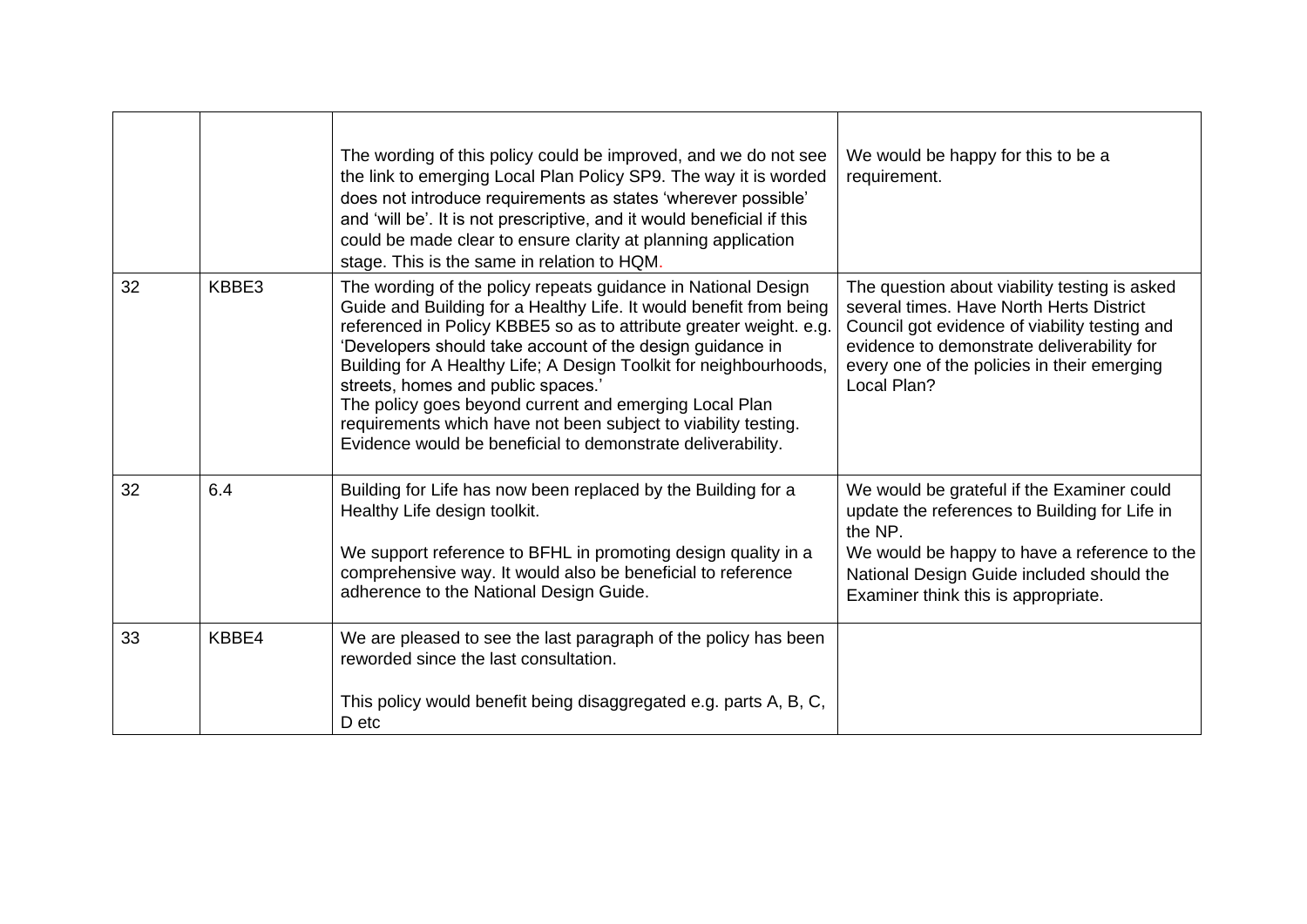| 34 | 6.5 | It is stated that removing the permitted right to convert a garage<br>or parking space is the intention of the policy. This is not realistic<br>as any conditions would be required to meet the tests for<br>conditions, and particularly in relation to being enforceable.                                                                                                                                                                                                                                             | Enforcement of conditions is the responsibility<br>of the District Council.<br>The inclusion of a garage as a car parking<br>provision when in reality it never will be leads<br>to an under provision of on-plot parking. |
|----|-----|-------------------------------------------------------------------------------------------------------------------------------------------------------------------------------------------------------------------------------------------------------------------------------------------------------------------------------------------------------------------------------------------------------------------------------------------------------------------------------------------------------------------------|----------------------------------------------------------------------------------------------------------------------------------------------------------------------------------------------------------------------------|
| 34 | 6.5 | The reference to 'Social Infrastructure Facilities Requirements<br>can be calculated using AECOM's infrastructure model as shown<br>in section 2.3 of the AECOM report' needs to be qualified. The<br>social infrastructure requirements for sites KB1, KB2 and KB4 are<br>set out in the site allocation policies in the emerging Local Plan<br>and are supported by the Local Plan evidence base. The<br>AECOM model outcomes can be used to inform any further<br>social infrastructure if required and deliverable. |                                                                                                                                                                                                                            |
| 35 | 6.5 | A range of parking arrangements should be provided, and they<br>should be well integrated into the plot (i.e. do not disrupt the<br>building line) and street, preferably with good quality hard and<br>soft landscaping. With the move towards less car ownership/car<br>sharing and electric cars, small pods of parking could work as<br>this would a) get people to walk to the car and b) free up the<br>streets for children to play in and to act as public space. In a 15-                                      |                                                                                                                                                                                                                            |
|    |     | minute neighbourhood it would be possible to create a hub with                                                                                                                                                                                                                                                                                                                                                                                                                                                          |                                                                                                                                                                                                                            |
|    |     | such a parking pod and with access to public                                                                                                                                                                                                                                                                                                                                                                                                                                                                            |                                                                                                                                                                                                                            |

transport/workspace/shop/green space etc.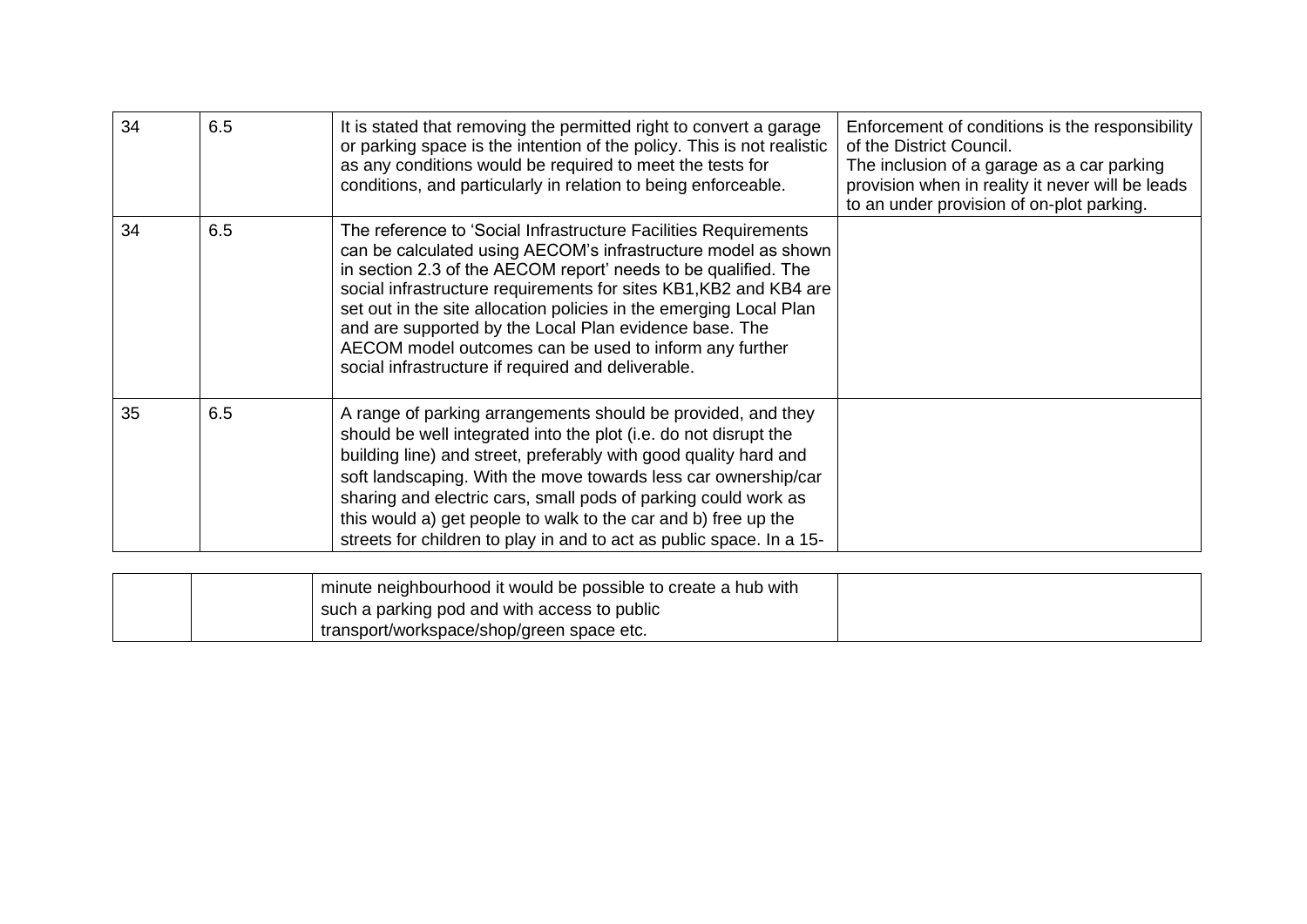| 35 | KBBE5 | This policy would benefit being disaggregated e.g. parts A, B, C, D<br>etc<br>As a general point, this policy seems more about access and<br>transport rather than wider masterplanning and placemaking<br>principles, which encompasses much more. Could this policy title<br>be reframed to better reflect the content. Further to this, the point<br>about parking should come out and maybe join the supporting text<br>for KBBE4 instead.                                                             | The Neighbourhood Plan was written in a<br>vacuum which is still to be filled by an<br>adopted Local Plan. The Neighbourhood Plan<br>aims to ensure that there are policies in place<br>to deal with new development should it come<br>forward before the emerging Local Plan is<br>adopted. There is to date no timeframe for<br>the Inspectors final report. |
|----|-------|------------------------------------------------------------------------------------------------------------------------------------------------------------------------------------------------------------------------------------------------------------------------------------------------------------------------------------------------------------------------------------------------------------------------------------------------------------------------------------------------------------|----------------------------------------------------------------------------------------------------------------------------------------------------------------------------------------------------------------------------------------------------------------------------------------------------------------------------------------------------------------|
|    |       | Good practice states that a variety of parking typologies should be<br>used to sensitively integrate cars into the street, block and plot<br>design, rather than the predominate parking being on plot to the<br>side or in front. The objective is not to let the car dominate the<br>layout, and up to 50% of land use in a standard development is for<br>the car.<br>KBBE5 should just focus on accordance with SP9 and the AECOM<br>guidelines. The reference to Building for A Healthy Life would be |                                                                                                                                                                                                                                                                                                                                                                |
|    |       | better placed in this policy.                                                                                                                                                                                                                                                                                                                                                                                                                                                                              |                                                                                                                                                                                                                                                                                                                                                                |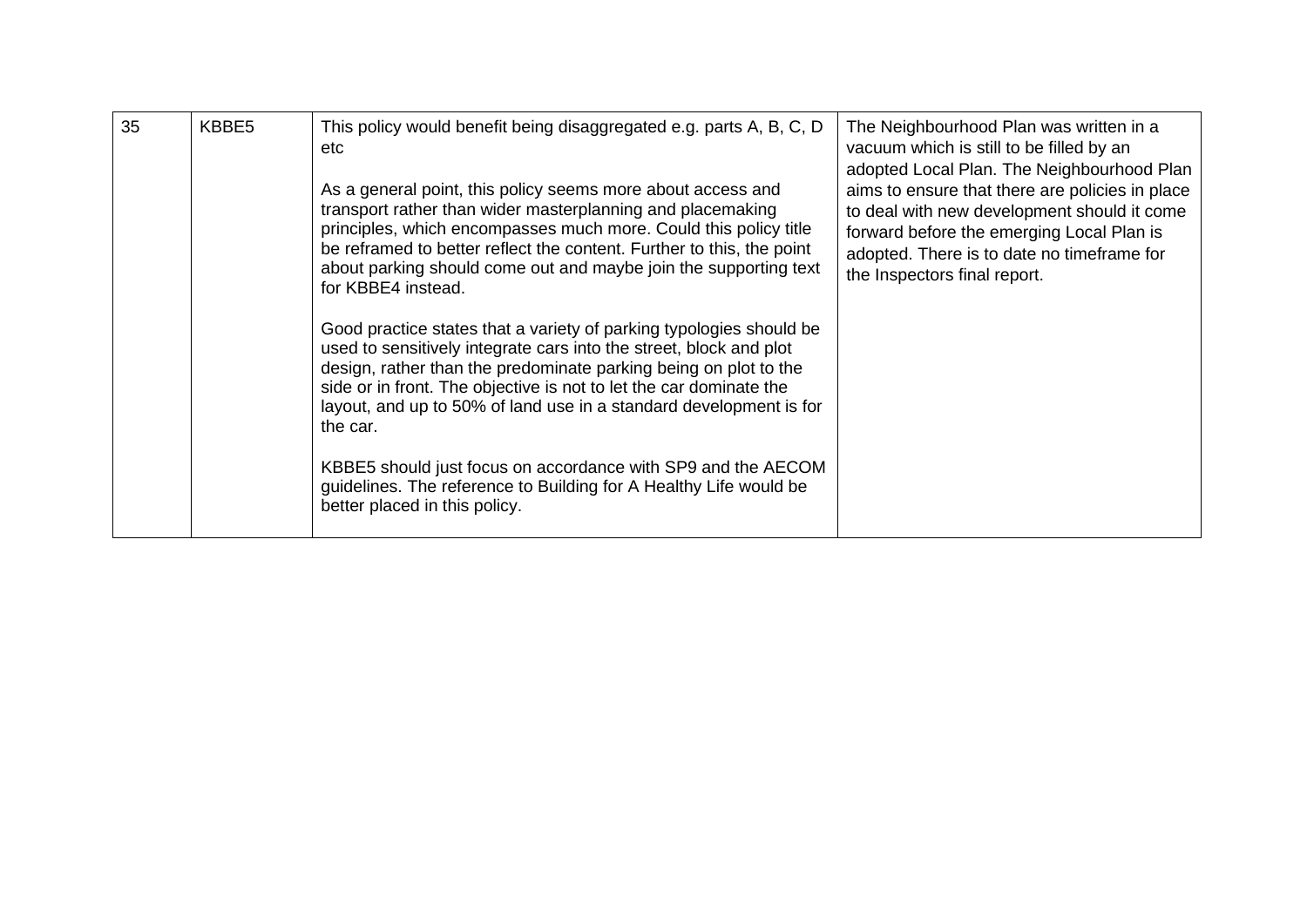| 36 | KBBE6 | Part c) requires green spaces along A1(M) facing side,<br>incorporating allotment gardens and potential noise mitigation<br>features. The applicant for KB1 will be required to undertake a<br>masterplanning process, which will include the provision of green<br>infrastructure. The suitability of different types of open space will<br>be highly dependent on further information relating to surface water<br>run-off, noise and land use layout.                                                                                                                                                                                                                                                                   |  |
|----|-------|----------------------------------------------------------------------------------------------------------------------------------------------------------------------------------------------------------------------------------------------------------------------------------------------------------------------------------------------------------------------------------------------------------------------------------------------------------------------------------------------------------------------------------------------------------------------------------------------------------------------------------------------------------------------------------------------------------------------------|--|
|    |       | Part d) refers to the provision of outdoor sports facilities. A<br>requirement such as this should be justified in quantitative terms,<br>including reference to the NHDC Open Space Review and<br>Standards. Management and maintenance arrangements should<br>be clearly stipulated in the policy to ensure ongoing quality is<br>maintained. It is acknowledged though that community consultation<br>(as indicated at paragraph 7.2.4) that sports facilities are<br>considered inadequate. The allocations KB1, KB2 and KB4 should<br>be considered holistically in terms of their outdoor sports facilities<br>requirement to ensure that the most appropriate type and location<br>for such facilities is achieved. |  |
|    |       | With regard to the parking requirement, this should be linked to the<br>size of provision, which is currently unknown. Reference should be<br>made to the NHDC car parking standards to ensure adequate car<br>parking provision in relation to the scale of provision of outdoor<br>sports facilities where this requirement is retained.                                                                                                                                                                                                                                                                                                                                                                                 |  |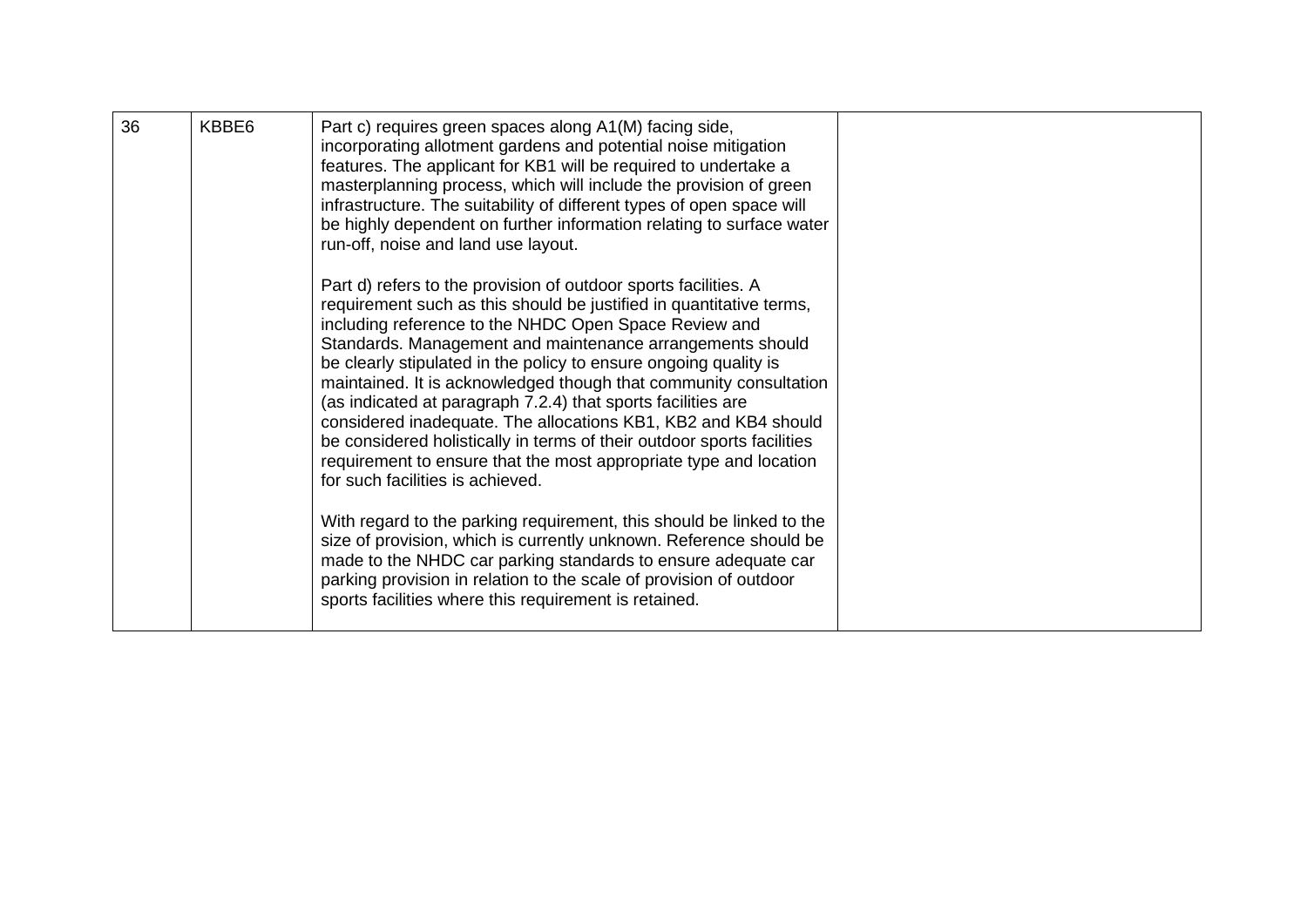|    |       | The destination park envisaged for KB1 should ensure it<br>becomes just that, by being well landscaped with new<br>habitats/wildlife areas, a range of play areas and recreational and<br>amenity space to meet the needs of all age groups. The policy<br>criteria d should just say 'outdoor sports facilities' and then this<br>can be determined through the masterplanning process. The<br>same goes for KBBE7. Should the policy not reference the need<br>for on-site allotments given they are shown in the AECOM<br>concept plan for KB1 and a requirement of policy KBW5? In<br>general, open spaces should be planned as part of a wider<br>masterplanning approach, which delivers 'critical masses' of<br>different uses. |  |
|----|-------|----------------------------------------------------------------------------------------------------------------------------------------------------------------------------------------------------------------------------------------------------------------------------------------------------------------------------------------------------------------------------------------------------------------------------------------------------------------------------------------------------------------------------------------------------------------------------------------------------------------------------------------------------------------------------------------------------------------------------------------|--|
| 37 | KBBE7 | Part c) requires green spaces along A1(M) facing side,<br>incorporating allotment gardens and potential noise mitigation<br>features. The applicant for KB1 will be required to undertake a<br>masterplanning process, which will include the provision of green<br>infrastructure. The suitability of different types of open space will<br>be highly dependent on further information relating to surface<br>water run-off, noise and land use layout.                                                                                                                                                                                                                                                                               |  |
|    |       | In relation to part e), further information is needed to determine<br>suitable access and mitigation measures. This will form part of<br>masterplanning work and in addressing the cumulative transport<br>impacts required by main modifications to this allocation in the<br>emerging Local Plan.                                                                                                                                                                                                                                                                                                                                                                                                                                    |  |
|    |       | Part f) refers to the provision of outdoor sports facilities. A<br>requirement such as this should be justified in quantitative terms,<br>including reference to the NHDC Open Space Review and<br>Standards. Management and maintenance arrangements should<br>be clearly stipulated in the policy to ensure ongoing quality is<br>maintained. It is acknowledged though that community consultation<br>(as indicated at paragraph 7.2.4) that sports facilities are<br>considered inadequate. The allocations KB1, KB2 and KB4 should                                                                                                                                                                                                |  |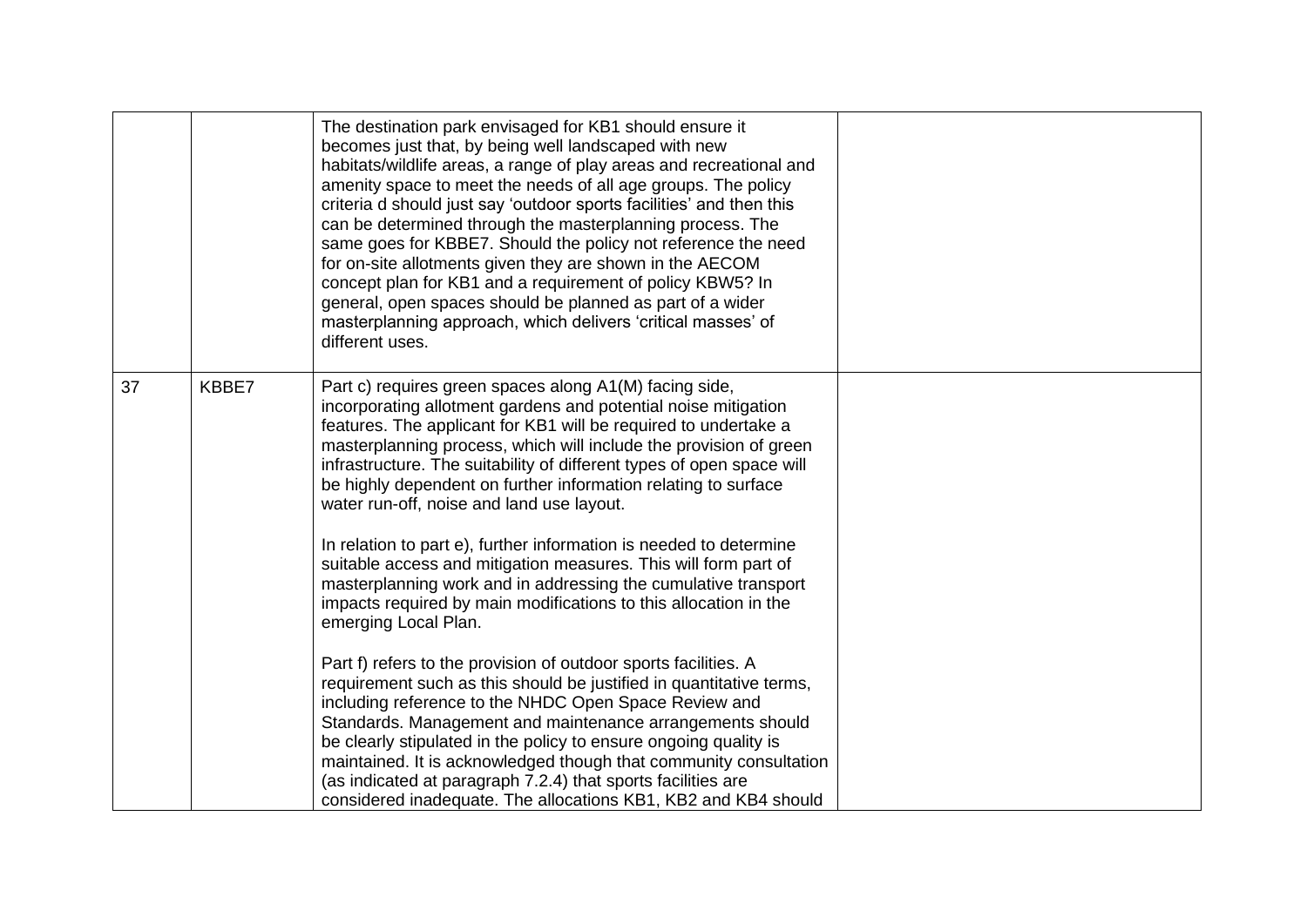|    |       | be considered holistically in terms of their outdoor sports facilities<br>requirement to ensure that the most appropriate type and location<br>for such facilities is achieved.<br>In general, open spaces should be planned as part of a wider<br>masterplanning approach, which delivers 'critical masses' of<br>different uses.                                                                                                                                                                                                  |  |
|----|-------|-------------------------------------------------------------------------------------------------------------------------------------------------------------------------------------------------------------------------------------------------------------------------------------------------------------------------------------------------------------------------------------------------------------------------------------------------------------------------------------------------------------------------------------|--|
| 38 | KBBE8 | Unlike KB1 and KB2 there is no requirement for outdoor sports<br>facilities. Is this deliberate, as the location may be more suitable<br>given the fewer site constraints and potential for integration with<br>the community centre/ form a sports hub with Watton Road with<br>shared stewardship etc? The allocations KB1, KB2 and KB4<br>should be considered holistically in terms of their outdoor sports<br>facilities requirement to ensure that the most appropriate type and<br>location for such facilities is achieved. |  |

| In general, open spaces should be planned as part of a wider<br>I masterplanning approach, which delivers 'critical masses' of<br>different uses. |  |
|---------------------------------------------------------------------------------------------------------------------------------------------------|--|
|---------------------------------------------------------------------------------------------------------------------------------------------------|--|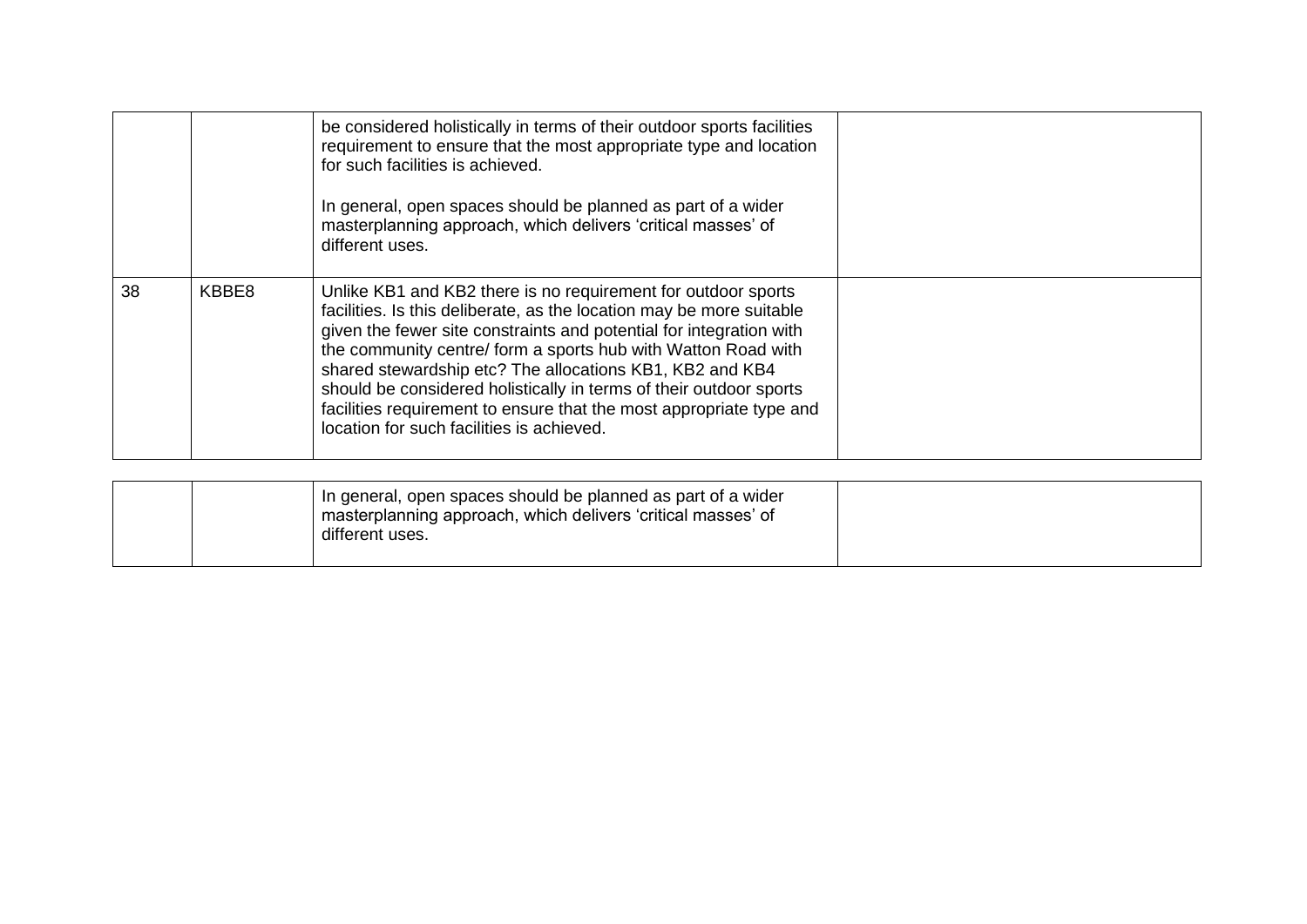| 41 | KBW1  | This policy would benefit being disaggregated e.g. parts A, B, C, D<br>etc<br>This policy relates to community facilities and services, however<br>reference is made to commercial uses. It would be helpful if this<br>was clarified and whether it connects to the Commercial E Class<br>uses brought about by the 2020 amendments to the Use Class<br>Order.<br>The first and second paragraphs of this policy are written in a long-<br>winded way and editing would be beneficial to ensure clarity.<br>Reference should be made to sources of information relating to<br>service provision, for instance the HCC Guide to Developer<br>Contributions. This would enable applicants and case officers to<br>understand the intentions of the policy and how to meet the<br>requirements of the policy. | There was no intention to specifically limit<br>'commercial' to the current Class E. It is<br>almost impossible to keep up with the current<br>Use Class changes in a local long-life<br>planning policy document. |
|----|-------|-------------------------------------------------------------------------------------------------------------------------------------------------------------------------------------------------------------------------------------------------------------------------------------------------------------------------------------------------------------------------------------------------------------------------------------------------------------------------------------------------------------------------------------------------------------------------------------------------------------------------------------------------------------------------------------------------------------------------------------------------------------------------------------------------------------|--------------------------------------------------------------------------------------------------------------------------------------------------------------------------------------------------------------------|
|    |       | The third paragraph of the policy refers to GP provision. It may<br>bolster the intention of the policy to refer to resisting the loss<br>instead.                                                                                                                                                                                                                                                                                                                                                                                                                                                                                                                                                                                                                                                          | Resisting the loss is considered to be a<br>weaker way of expressing and is not<br>acceptable.                                                                                                                     |
|    |       | In relation to the fourth paragraph, does this relate to all planning<br>applications, or just those relating to community facilities and<br>services? This should be clarified as the provision of recreation<br>space may not be reasonable or proportionate to all planning<br>applications, e.g. small-scale applications or retail uses.                                                                                                                                                                                                                                                                                                                                                                                                                                                               | The intention was to relate to major residential<br>developments.                                                                                                                                                  |
| 44 | 7.2.4 | Makes reference to the use of CIL, however North Hertfordshire<br>does not currently have CIL in place and so this should be<br>removed.                                                                                                                                                                                                                                                                                                                                                                                                                                                                                                                                                                                                                                                                    | The words 'a future' should be added as North<br>Hertfordshire may introduce a CIL and so<br>might central Government.                                                                                             |
| 44 | 7.2.4 | Reference is made to new indoor sports facilities, but as with<br>outdoor sports provision this should be justified and linked back to<br>quantitative evidence. The North Hertfordshire Indoor Sports                                                                                                                                                                                                                                                                                                                                                                                                                                                                                                                                                                                                      | This document was used and should be<br>referenced.                                                                                                                                                                |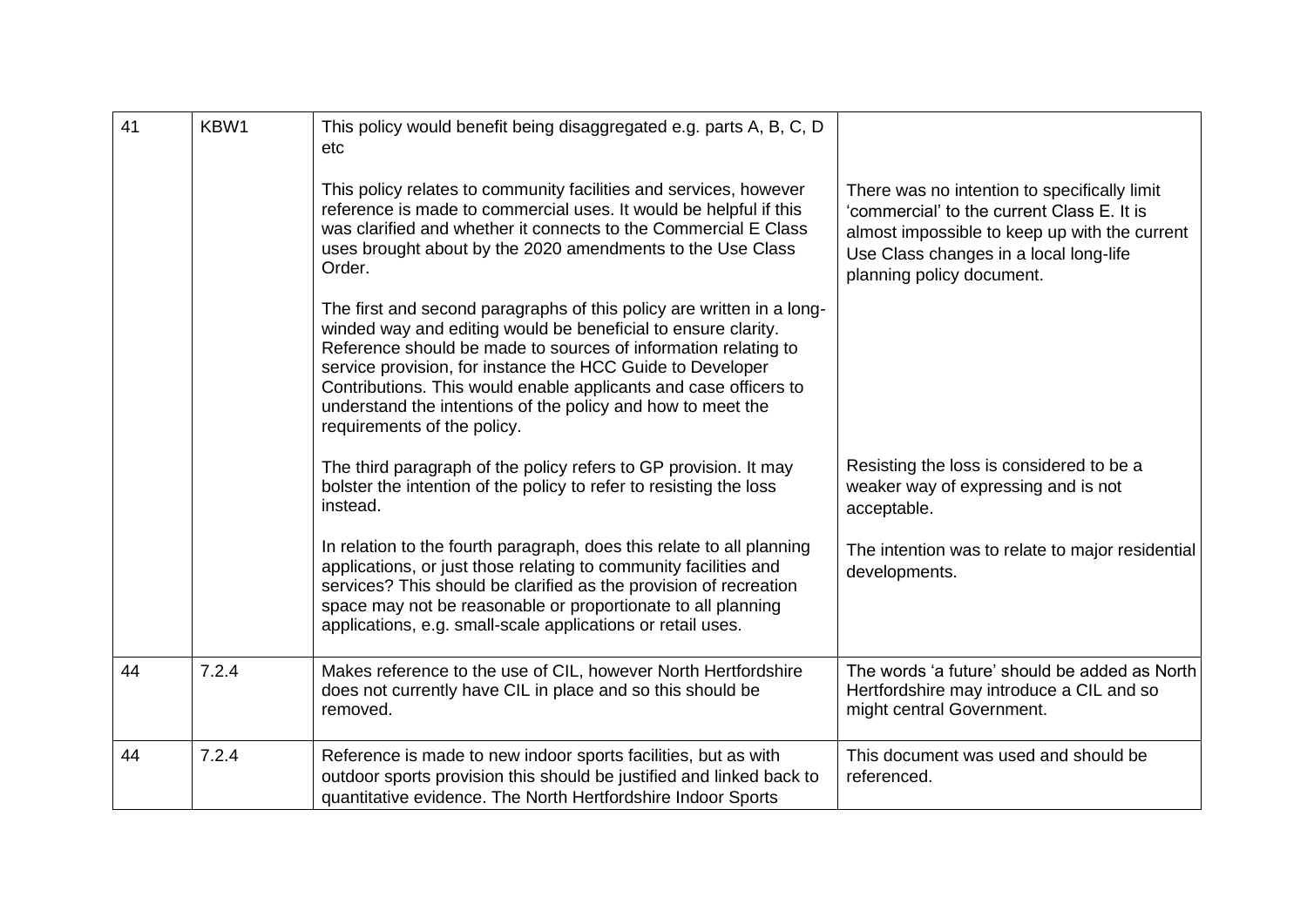|    |                  | Facilities Study (2016) would be particularly useful in this regard in<br>drawing out the assessed need.                                                                                                                                                                                                                                                                                                                                                                                                                                                                                                                                                                                            |                                                                                                                                                                                                                                                                                                                                                                                                            |
|----|------------------|-----------------------------------------------------------------------------------------------------------------------------------------------------------------------------------------------------------------------------------------------------------------------------------------------------------------------------------------------------------------------------------------------------------------------------------------------------------------------------------------------------------------------------------------------------------------------------------------------------------------------------------------------------------------------------------------------------|------------------------------------------------------------------------------------------------------------------------------------------------------------------------------------------------------------------------------------------------------------------------------------------------------------------------------------------------------------------------------------------------------------|
| 49 | KBW <sub>3</sub> | Reference is made to current standards but the source of these are<br>not referenced. It should instead refer to the NHDC Open Space<br><b>Review and Standards.</b>                                                                                                                                                                                                                                                                                                                                                                                                                                                                                                                                | It could refer to NHDC standards or a national<br>standard, whichever is the higher.                                                                                                                                                                                                                                                                                                                       |
| 51 | KBW4             | We are pleased to see that this policy has been amended since the<br>last stage of consultation.<br>Part c) refers to better facilities but it would be beneficial for it to be<br>clarified whether this means in terms of quality or quantity, or both.                                                                                                                                                                                                                                                                                                                                                                                                                                           | This would depend on the facility and could be<br>either or both, or may relate to accessibility of<br>the facility                                                                                                                                                                                                                                                                                        |
| 53 | KBW <sub>5</sub> | It should be clarified whether this applies to emerging Local Plan<br>allocations KB1, KB2 and KB4 in its intention?<br>The requirement is high and could render other forms of open<br>space difficult to deliver should this be prioritised. The requirement<br>should be justified by a robust evidence base. It would be<br>beneficial to provide a clear allotment requirement for each site<br>KB1, KB2 and KB4 in terms of hectarage and number of plots this<br>would provide. This should not just meet existing need but provide<br>for new residents as well. This way, the allotments/community<br>gardens would become a key aspect of the green infrastructure<br>plan for each site. | The policy gives a requirement for the<br>settlement of Knebworth. It is intended to<br>provide for new residents as well as existing.<br>New residents may have a greater need on<br>the basis of the trend for smaller and smaller<br>gardens without space to grow food.<br>A subsidiary study could be undertaken by<br>the Parish Council in collaboration with<br>NHDC to achieve the detail sought. |
| 55 | KBS2             | The first sentence of the policy should be removed.                                                                                                                                                                                                                                                                                                                                                                                                                                                                                                                                                                                                                                                 | The first sentence should not be removed.                                                                                                                                                                                                                                                                                                                                                                  |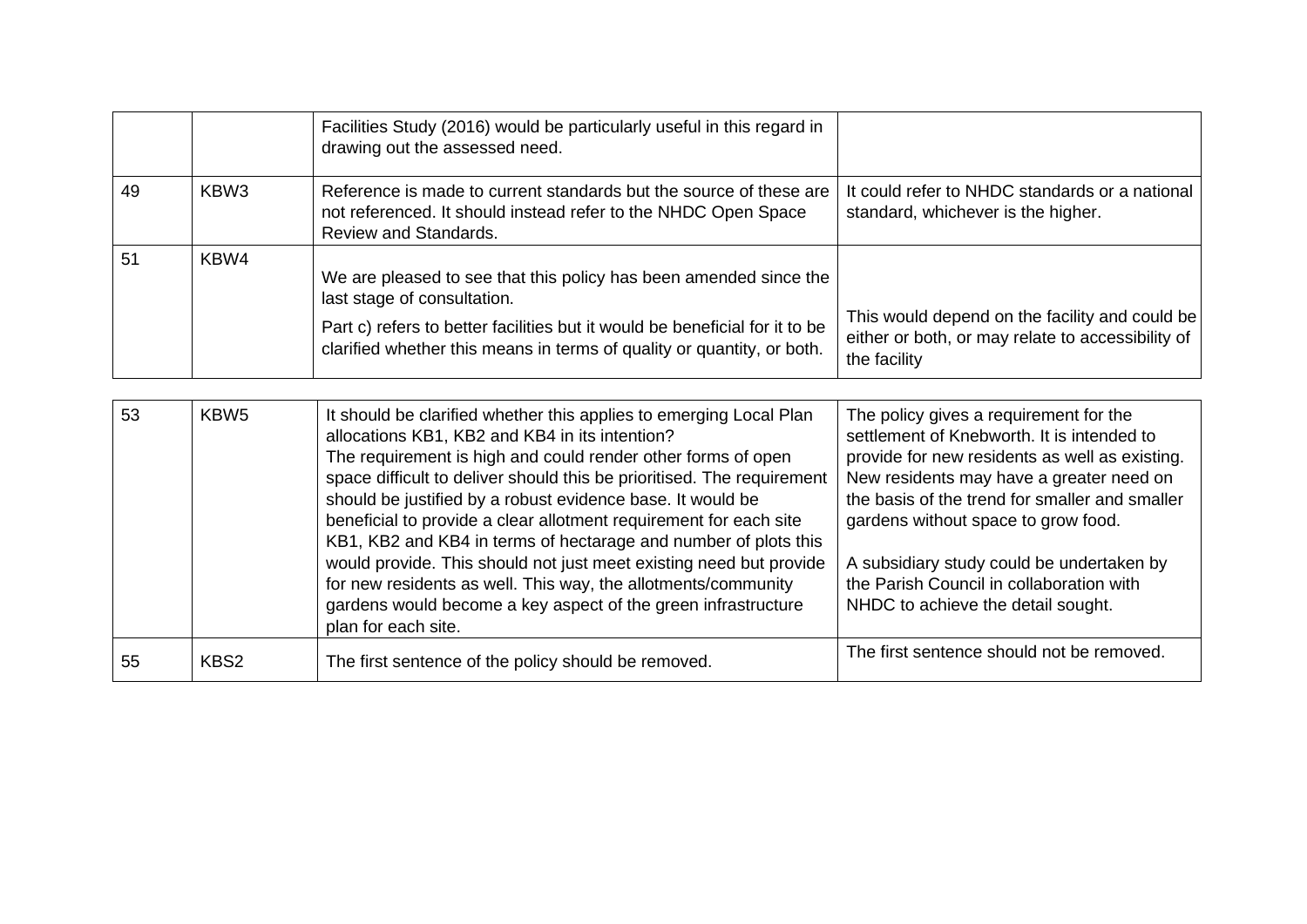| 56 | KBS4<br>and<br>paragraph 8.5 | The latest proposed modifications to emerging Local Plan Policy<br>SP10 and associated supporting text of the District Council's Local<br>Plan – agreed in principle with HCC - specifically recognises the<br>challenges around predicting and providing for long-term<br>education needs and that alternate possibilities may be identified<br>in the intervening period. It is considered that this would provide a<br>more appropriate basis for the commentary in the Neighbourhood<br>Plan rather than the 'ins and outs' of the Local Plan Examination.                                                                                                                                                    |                                                                                                                                                                                                                                                                                                                                                                                                                                                               |
|----|------------------------------|-------------------------------------------------------------------------------------------------------------------------------------------------------------------------------------------------------------------------------------------------------------------------------------------------------------------------------------------------------------------------------------------------------------------------------------------------------------------------------------------------------------------------------------------------------------------------------------------------------------------------------------------------------------------------------------------------------------------|---------------------------------------------------------------------------------------------------------------------------------------------------------------------------------------------------------------------------------------------------------------------------------------------------------------------------------------------------------------------------------------------------------------------------------------------------------------|
|    |                              | The policy and supporting text effectively seek to apply Green Belt<br>policy to land that would not be Green Belt if the Local Plan<br>proceeded to adoption and this is not considered appropriate.<br>However, the NHDC Local Plan does include a proposed 'urban<br>open land' policy (Policy CGB5) for some specified areas of land<br>elsewhere in the District where land is proposed to be released<br>from the Green Belt and / or brought inside settlement boundaries<br>but where it is still considered appropriate to exercise relatively<br>strict control. The Neighbourhood Plan may wish to consider a<br>similar approach for this area pending greater certainty over future<br>requirements. | The site should be safeguarded until such<br>time as a school is required. It should not<br>revert to residential use thereby increasing<br>the size of the extension to the village beyond<br>whatever is eventually adopted in the<br>emerging Local Plan.<br>Is it necessary for a possible policy like CGB5<br>to be introduced to the NP at this late stage?<br>How would it be different to safeguarding it as<br>open land, as the NP policy dictates? |
| 61 | KBEF2                        | Existing legislation already covers these matters (apart from c).<br>Nonetheless, inclusion may be appropriate to emphasise that<br>these are issues of local importance and will help achieve<br>sustainable development.                                                                                                                                                                                                                                                                                                                                                                                                                                                                                        |                                                                                                                                                                                                                                                                                                                                                                                                                                                               |
|    |                              | In relation to part b) reference to the relevant guidance/ source for<br>minimum requirements should be included.                                                                                                                                                                                                                                                                                                                                                                                                                                                                                                                                                                                                 | Possibly but have we our own legislation on<br>this or just the EU standard and that may<br>change. Could add 'current' into the<br>sentence?                                                                                                                                                                                                                                                                                                                 |
| 64 | KBEF4                        | To ensure deliverability, 'seek to' rather than 'must' would be most<br>appropriate.                                                                                                                                                                                                                                                                                                                                                                                                                                                                                                                                                                                                                              | We do not agree. Development must not<br>increase surface water run-off.                                                                                                                                                                                                                                                                                                                                                                                      |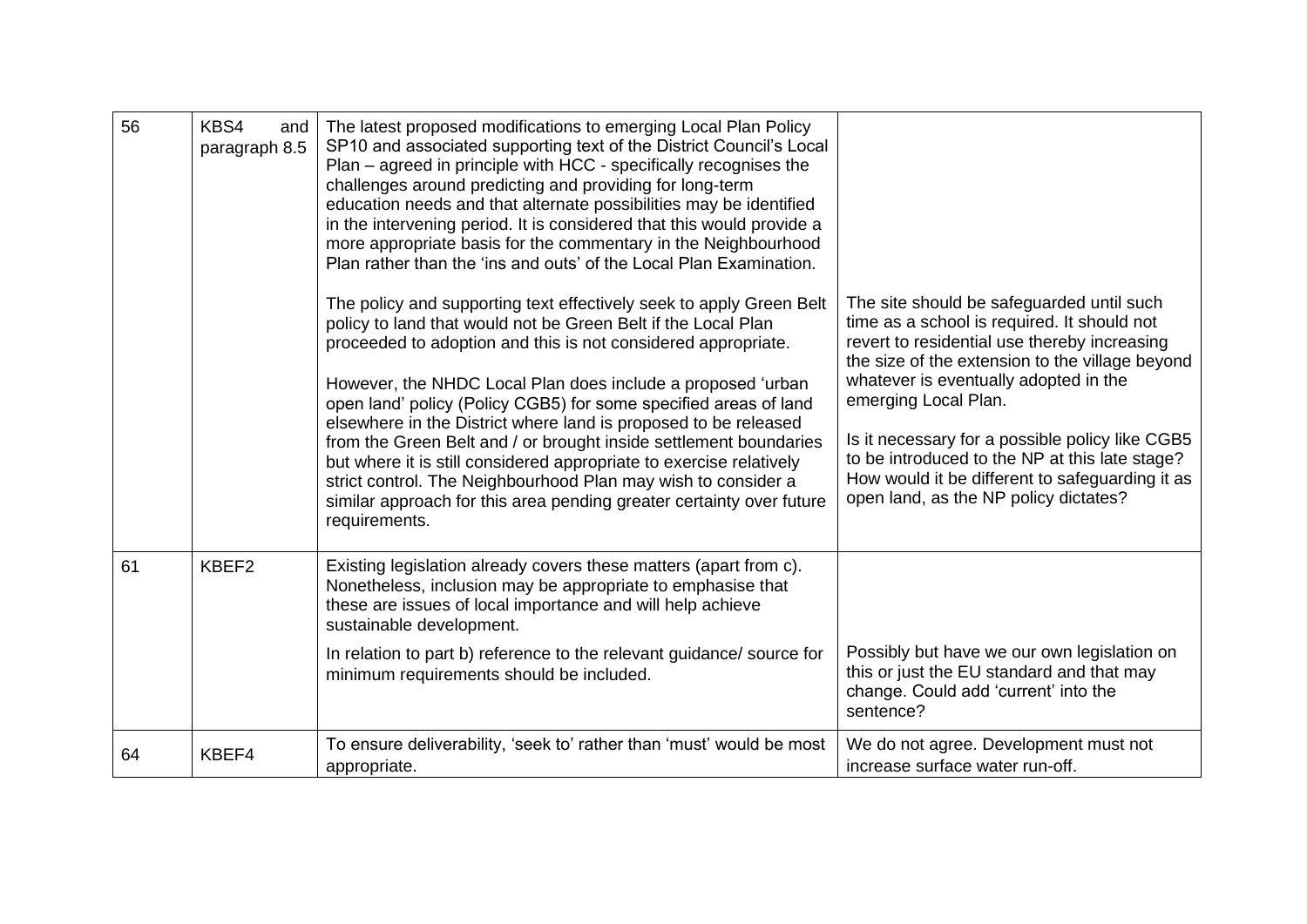| 83 | KBT <sub>1</sub> | This policy is positive in promoting the use of sustainable modes<br>of transport, which sits in conformity with paragraph 102 part c) of<br>the NPPF.                           |  |
|----|------------------|----------------------------------------------------------------------------------------------------------------------------------------------------------------------------------|--|
| 84 | KBT <sub>2</sub> | The second paragraph duplicates emerging Local Plan policy for<br>the relevant allocations listed.<br>This policy would benefit being disaggregated e.g. parts A, B, C, D<br>etc |  |

| 84 | 10.3 | In relation to KB2 and KB4, the neighbourhood plan makes<br>reference to utilising existing narrow country lanes (Gypsy Lane and<br>Old Lane, respectively) as pedestrian/cycle routes (plus vehicular<br>access to existing dwellings) and providing separate routes for<br>carrying traffic to/through new developments.                                                                       |                                                                                                                   |
|----|------|--------------------------------------------------------------------------------------------------------------------------------------------------------------------------------------------------------------------------------------------------------------------------------------------------------------------------------------------------------------------------------------------------|-------------------------------------------------------------------------------------------------------------------|
|    |      | Cumulative transport impacts will be considered as part of the<br>masterplanning process for allocations KB1, KB2 and KB4, which<br>will inform appropriate transport access arrangements and<br>mitigation measures. As such, it is too early to stipulate exactly what<br>transport measures will be suitable.                                                                                 |                                                                                                                   |
| 85 | 10.3 | We do not consider that the Council is treating developments in a<br>piecemeal way. This is demonstrated through the inclusion of main<br>modifications in the emerging Local Plan to consider the cumulative<br>transport impacts of sites KB1, KB2 and KB4 across different<br>transport modes, and also the commitment to facilitating<br>masterplanning/mitigation across these three sites. | If this main modification is carried through<br>into the adopted Local Plan, then that will<br>serve our purpose. |
| 88 | 10.5 | The reference to 'As frontage properties are developed in future<br>the building line should be brought back to be at least 7 metres<br>from the existing carriageway centre to allow continued social<br>distancing on the pavement' is not backed by an evidence base<br>and relates to public realm works, which fall beyond the scope of<br>planning policy. It should therefore be removed. | This policy does not relate to public realm<br>works. It is specific to the building line of new<br>development.  |